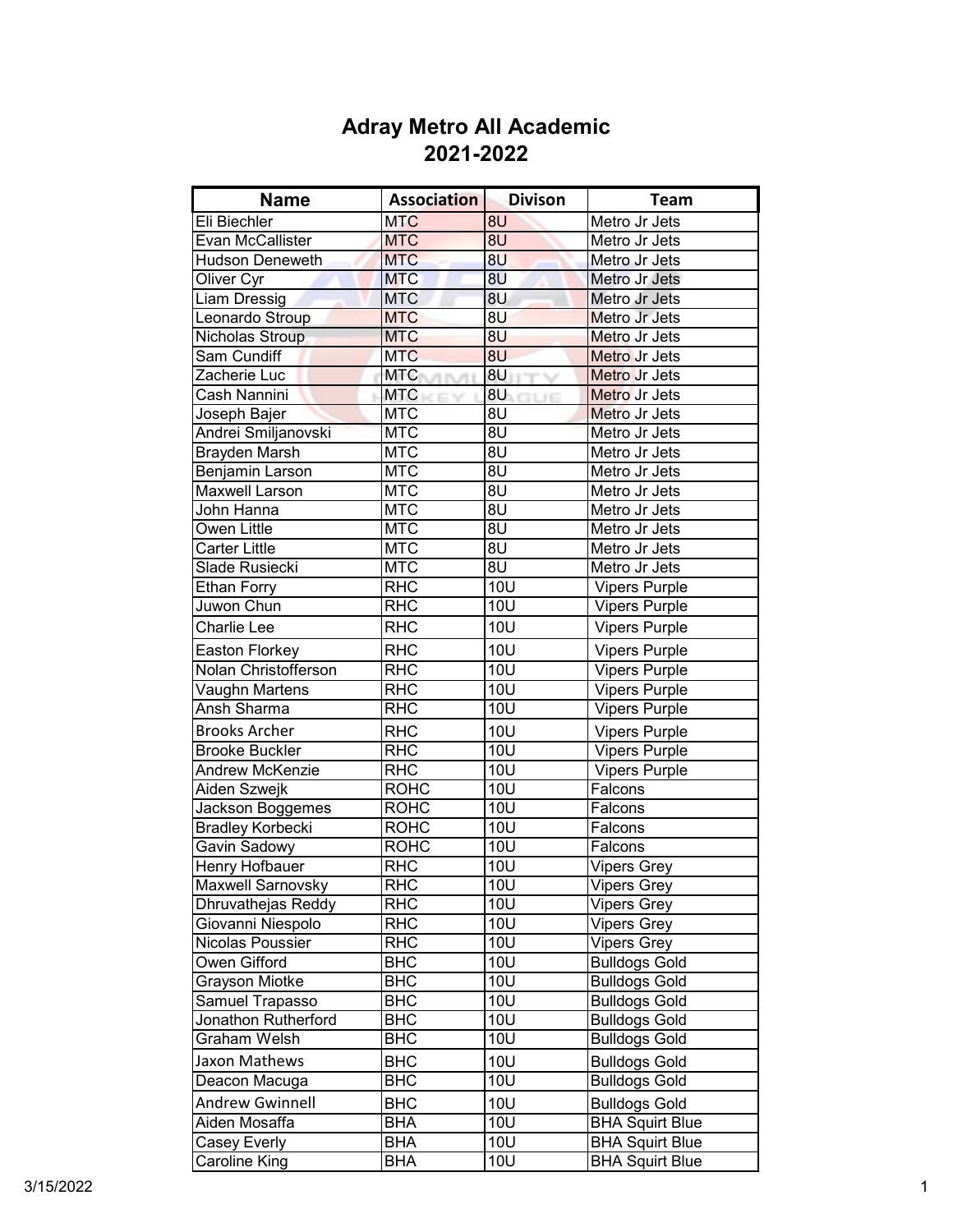| <b>Name</b>                         | <b>Association</b> | <b>Divison</b>   | <b>Team</b>            |
|-------------------------------------|--------------------|------------------|------------------------|
| Emma Razzaque                       | <b>BHA</b>         | 10U              | <b>BHA Squirt Blue</b> |
| Matteo Viggiano                     | <b>MTC</b>         | <b>10U</b>       | Metro Jr Jets          |
| Kolton Cameron                      | <b>MTC</b>         | <b>10U</b>       | Metro Jr Jets          |
| Jackson Deneweth                    | <b>MTC</b>         | 10 <sub>U</sub>  | Metro Jr Jets          |
| <b>Drew McCallister</b>             | <b>MTC</b>         | 10U              | Metro Jr Jets          |
| <b>Bobby Stordeur</b>               | <b>MTC</b>         | <b>10U</b>       | Metro Jr Jets          |
| Ronnie Wentworth                    | <b>MTC</b>         | <b>10U</b>       | Metro Jr Jets          |
| Joshua Armstr <mark>ong</mark>      | <b>MTC</b>         | <b>10U</b>       | Metro Jr Jets          |
| Kiersten Warda                      | <b>MTC</b>         | <b>10U</b>       | Metro Jr Jets          |
| <b>Tyler Peace</b>                  | <b>MTC</b>         | 10U              | Metro Jr Jets          |
| <b>Connor Brunamonti</b>            | <b>MTC</b>         | <b>10U</b>       | Metro Jr Jets          |
| Tyler Mariani                       | <b>MTC</b>         | <b>10U</b>       | Metro Jr Jets          |
| <b>Theodore Masty</b>               | <b>MTC</b>         | <b>10U</b>       | Metro Jr Jets          |
| Dax Davidson                        | <b>MTC</b>         | <b>10U</b>       | Metro Jr Jets          |
| Thomas Jackson                      | Big Boy            | <b>10U</b>       | <b>Big Boy</b>         |
| Cael Bosanic                        | Big Boy            | <b>10U</b>       | Big Boy                |
| Mauricio Guzman                     | Big Boy            | <b>10U</b>       | Big Boy                |
| Dax Lambert                         | Big Boy            | <b>10U</b>       | Big Boy                |
| <b>Jason Saxton</b>                 | Big Boy            | <b>10U</b>       | Big Boy                |
| <b>Cooper Boivin</b>                | Big Boy            | <b>10U</b>       | <b>Big Boy</b>         |
| Kade Jucewicz                       | Big Boy            | <b>10U</b>       | <b>Big Boy</b>         |
| <b>Hunter Prince</b>                | Big Boy            | <b>10U</b>       | <b>Big Boy</b>         |
| <b>Cameron Wills</b>                | <b>Big Boy</b>     | 10U              | <b>Big Boy</b>         |
| John Blake, V                       | <b>BHC</b>         | 10U              | <b>Bulldogs Black</b>  |
| <b>Anthony Cooper</b>               | $\overline{BHC}$   | $\overline{1}0U$ | <b>Bulldogs Black</b>  |
| Camden Kensora                      | <b>BHC</b>         | 10U              | <b>Bulldogs Black</b>  |
| Kayin Kumasi                        | <b>BHC</b>         | <b>10U</b>       | <b>Bulldogs Black</b>  |
| <b>Breccan Linnell</b>              | <b>BHC</b>         | 10U              | <b>Bulldogs Black</b>  |
| <b>Julio Mallow</b>                 | <b>BHC</b>         | 10U              | <b>Bulldogs Black</b>  |
| <b>Brycen Miller</b>                | <b>BHC</b>         | 10U              | <b>Bulldogs Black</b>  |
| <b>Andrew Muzik</b>                 | <b>BHC</b>         | <b>10U</b>       | <b>Bulldogs Black</b>  |
| <b>Colton Muzik</b>                 | <b>BHC</b>         | 10U              | <b>Bulldogs Black</b>  |
| <b>Brennan Welch</b><br>June Zellen | <b>BHC</b>         | 10U              | <b>Bulldogs Black</b>  |
|                                     | <b>BHC</b>         | $\overline{1}0U$ | <b>Bulldogs Black</b>  |
| Gavin Pham                          | TYHA               | 10U              | Golden Knights         |
| Zoe Kolcz                           | TYHA               | <b>10U</b>       | Golden Knights         |
| Connor Kozole                       | <b>TYHA</b>        | <b>10U</b>       | Golden Knights         |
| Dominic Sultini                     | <b>TYHA</b>        | <b>10U</b>       | Golden Knights         |
| Gabriel Kruszewski                  | <b>TYHA</b>        | <b>10U</b>       | Golden Knights         |
| Dane McGuckin                       | <b>BHC</b>         | <b>12U</b>       | <b>Bulldogs Black</b>  |
| Reid McGuckin                       | BHC                | <b>12U</b>       | <b>Bulldogs Black</b>  |
| Sam Andris                          | <b>BHC</b>         | <b>12U</b>       | <b>Bulldogs Black</b>  |
| <b>Henry Watkins</b>                | BHC                | <b>12U</b>       | <b>Bulldogs Black</b>  |
| Jackson Adams                       | BHC                | <b>12U</b>       | <b>Bulldogs Black</b>  |
| Clive Greggs                        | <b>BHC</b>         | <b>12U</b>       | <b>Bulldogs Black</b>  |
| Peter Welch                         | <b>BHC</b>         | <b>12U</b>       | <b>Bulldogs Black</b>  |
| Charlie Tourangeau                  | <b>BHC</b>         | <b>12U</b>       | <b>Bulldogs Black</b>  |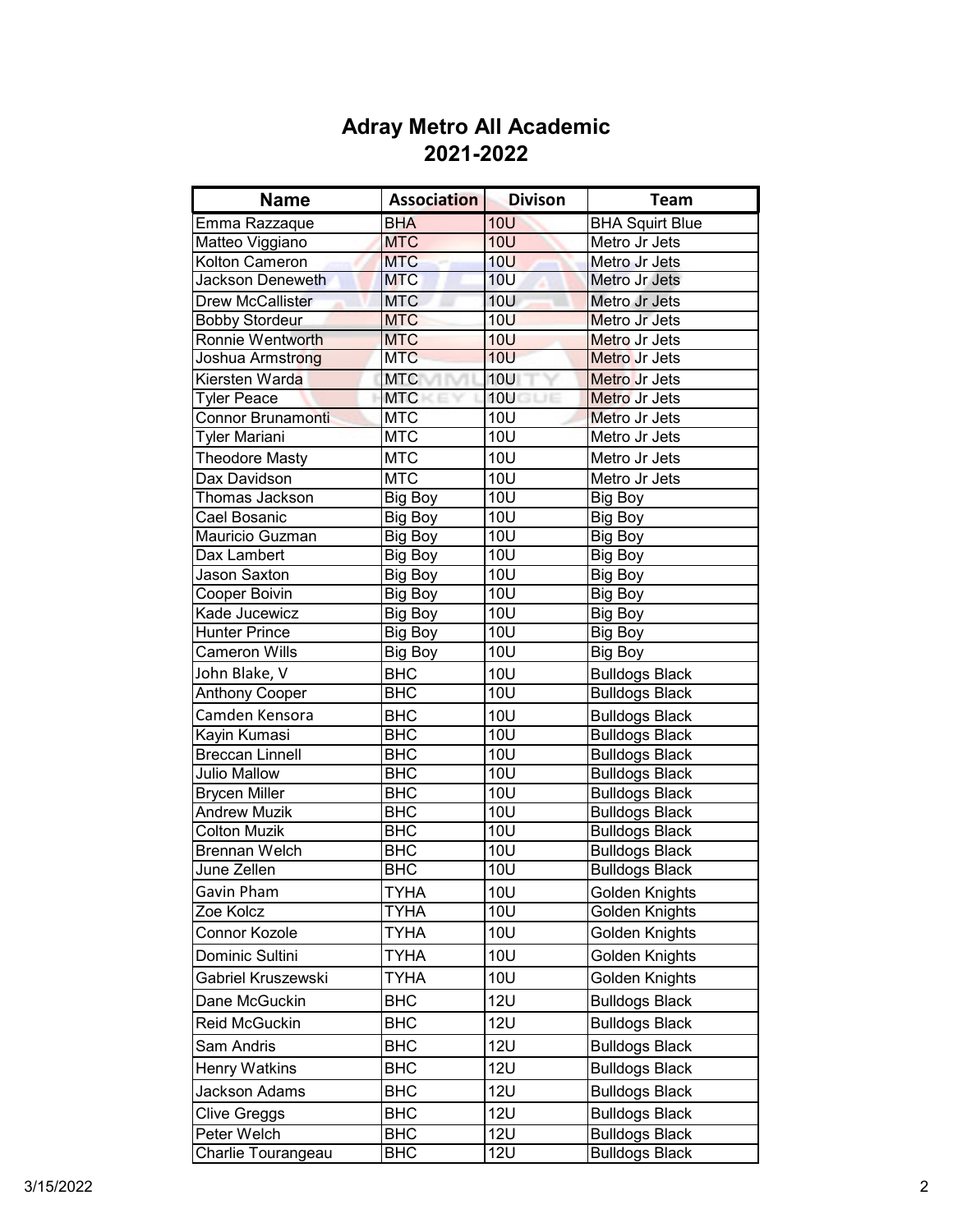| <b>Name</b>             | <b>Association</b> | <b>Divison</b>      | <b>Team</b>               |
|-------------------------|--------------------|---------------------|---------------------------|
| <b>Eliot Bates</b>      | <b>BHC</b>         | <b>12U</b>          | <b>Bulldogs Black</b>     |
| Andrew Adlhoch          | <b>BHC</b>         | <b>12U</b>          | <b>Bulldogs Black</b>     |
| John Cueter             | <b>BHC</b>         | 12U                 | <b>Bulldogs Black</b>     |
| Kennedy Danny           | <b>BHA</b>         | 12 <sub>U</sub>     | White                     |
| Swando Austin           | <b>BHA</b>         | <b>12U</b>          | White                     |
| Swando Cameron          | <b>BHA</b>         | <b>12U</b>          | White                     |
| <b>Platt William</b>    | <b>BHA</b>         | <b>12U</b>          | White                     |
| DeWolfe Ethan           | <b>BHA</b>         | 12U                 | <b>Blue Wings</b>         |
| <b>Wolff Zacharie</b>   | <b>BHA</b>         | <b>12U</b>          | <b>Blue Wings</b>         |
| Smith Finnegan          | <b>BHA</b>         | <b>12U</b><br>3 L.H | <b>Blue Wings</b>         |
| Southby Cole            | <b>BHA</b>         | <b>12U</b>          | <b>Blue Wings</b>         |
| Ainsley Vigrass         | <b>MTC</b>         | <b>12U</b>          | Metro Jr Jets             |
| Evan Wolf               | <b>MTC</b>         | <b>12U</b>          | Metro Jr Jets             |
| <b>Ethan Fuelling</b>   | <b>MTC</b>         | <b>12U</b>          | Metro Jr Jets             |
| Ashton Rothenberg       | <b>MTC</b>         | <b>12U</b>          | Metro Jr Jets             |
| Xavier Mattarella       | <b>MTC</b>         | <b>12U</b>          | Metro Jr Jets             |
| <b>Charlie Patchell</b> | <b>ROHC</b>        | <b>12U</b>          | Royal Oak Falcons         |
| Dominic Sadowy          | <b>ROHC</b>        | <b>12U</b>          | Royal Oak Falcons         |
| Dash Sweeney            | <b>ROHC</b>        | <b>12U</b>          | Royal Oak Falcons         |
| Jo Lagerstrom           | <b>ROHC</b>        | <b>12U</b>          | Royal Oak Falcons         |
| Andreas Ellingson       | <b>ROHC</b>        | <b>12U</b>          | Royal Oak Falcons         |
| <b>Charlie Foster</b>   | <b>ROHC</b>        | <b>12U</b>          | Royal Oak Falcons         |
| Eli Derigiotis          | <b>ROHC</b>        | <b>12U</b>          | Royal Oak Falcons         |
| Evan Shawver            | <b>ROHC</b>        | 12U                 | Royal Oak Falcons         |
| <b>Ethan Trompeter</b>  | <b>ROHC</b>        | <b>12U</b>          | Royal Oak Falcons         |
| Finn Heckman            | <b>ROHC</b>        | <b>12U</b>          | Royal Oak Falcons         |
| Judah Falik             | <b>ROHC</b>        | <b>12U</b>          | Royal Oak Falcons         |
| Owen Rickard            | <b>ROHC</b>        | <b>12U</b>          | Royal Oak Falcons         |
| <b>Nick Valdez</b>      | <b>ROHC</b>        | <b>12U</b>          | Royal Oak Falcons         |
| Reece Rolands           | <b>ROHC</b>        | <b>12U</b>          | Royal Oak Falcons         |
| Jack Kleppert           | <b>ROHC</b>        | <b>12U</b>          | Royal Oak Falcons         |
| Joseph Whitaker         | <b>ROHC</b>        | <b>12U</b>          | Royal Oak Falcons         |
| Emery Palazzolo         | <b>ROHC</b>        | <b>12U</b>          | <b>Vipers Black</b>       |
| Emiliano Romero         | <b>ROHC</b>        | <b>12U</b>          | <b>Vipers Black</b>       |
| Aiden Rouse             | <b>ROHC</b>        | 12U                 | <b>Vipers Black</b>       |
| Alec Wille              | <b>ROHC</b>        | <b>12U</b>          | <b>Vipers Black</b>       |
| <b>Xavier Doran</b>     | <b>ROHC</b>        | <b>12U</b>          | <b>Vipers Black</b>       |
| <b>Hudson Archer</b>    | <b>ROHC</b>        | <b>12U</b>          | Vipers Black              |
| <b>Brennon Muller</b>   | <b>ROHC</b>        | <b>12U</b>          | <b>Vipers Black</b>       |
| <b>Anthony Osler</b>    | <b>ROHC</b>        | <b>12U</b>          | Vipers Black              |
| Ryan Park               | <b>ROHC</b>        | <b>12U</b>          | <b>Vipers Black</b>       |
| <b>Ethan Rouse</b>      | <b>ROHC</b>        | <b>12U</b>          | <b>Vipers Black</b>       |
| Danesh Chekki           | <b>ROHC</b>        | <b>12U</b>          | <b>Vipers Black</b>       |
| <b>Cameron Pruett</b>   | <b>PHMHA</b>       | <b>12U</b>          | <b>Preferred Wreckers</b> |
| Ethan O'Brien           | <b>PHMHA</b>       | <b>12U</b>          | <b>Preferred Wreckers</b> |
| <b>Andrew Schultz</b>   | <b>PHMHA</b>       | <b>12U</b>          | <b>Preferred Wreckers</b> |
| Jane Mossett            | <b>PHMHA</b>       | $\overline{12}$ U   | <b>Preferred Wreckers</b> |
| Jackson Smith           | <b>PHMHA</b>       | <b>12U</b>          | <b>Preferred Wreckers</b> |
| Liam Beck               | <b>PHMHA</b>       | <b>12U</b>          | <b>Preferred Wreckers</b> |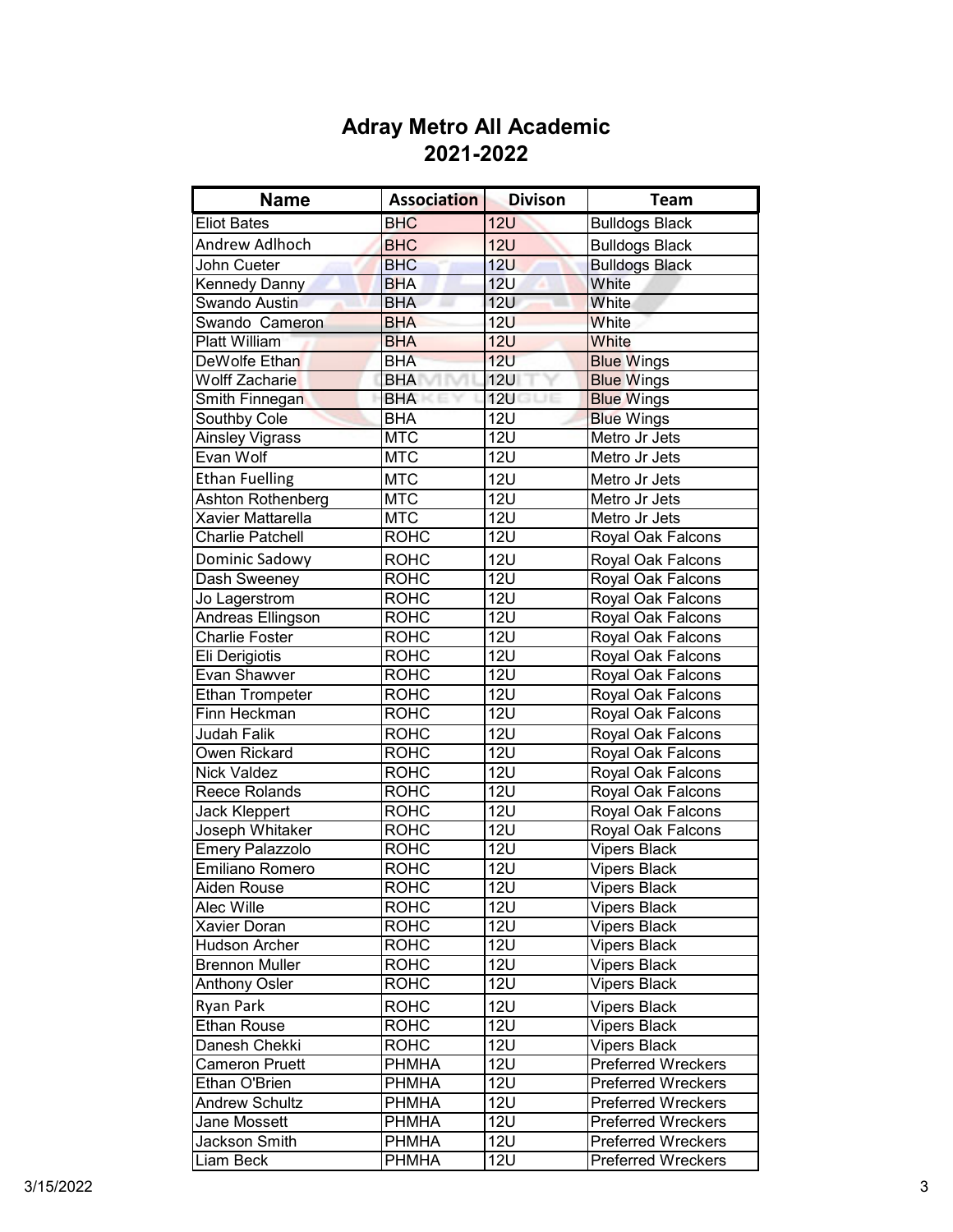| <b>Name</b>             | <b>Association</b> | <b>Divison</b>       | <b>Team</b>               |
|-------------------------|--------------------|----------------------|---------------------------|
| Liam Bunch              | <b>PHMHA</b>       | 12U                  | <b>Preferred Wreckers</b> |
| <b>Austin Hand</b>      | <b>PHMHA</b>       | 12U                  | <b>Preferred Wreckers</b> |
| <b>Blake Altenbernt</b> | <b>PHMHA</b>       | 12U                  | <b>Preferred Wreckers</b> |
| <b>Tyler Demerest</b>   | <b>PHMHA</b>       | 12U                  | <b>Preferred Wreckers</b> |
| Macauley Douglas        | <b>PHMHA</b>       | $\overline{1}2U$     | <b>Preferred Wreckers</b> |
| Ryan Wilford            | <b>TYHA</b>        | <b>14U</b>           | <b>Kraken</b>             |
| Jacob Blanzy            | <b>TYHA</b>        | <b>14U</b>           | <b>Kraken</b>             |
| Jack Randazzo           | <b>TYHA</b>        | <b>14U</b>           | <b>Kraken</b>             |
| <b>Ben Chafetz</b>      | <b>TYHA</b>        | <b>14U</b>           | <b>Kraken</b>             |
| <b>Tommy Winden</b>     | <b>TYHA</b>        | <b>14U</b><br>i LJ E | <b>Kraken</b>             |
| <b>Drew Lambert</b>     | <b>TYHA</b>        | <b>14U</b>           | <b>Kraken</b>             |
| <b>Andrew Kilmer</b>    | <b>TYHA</b>        | <b>14U</b>           | Kraken                    |
| Logan Wilkening         | <b>TYHA</b>        | <b>14U</b>           | Kraken                    |
| Nolan Collins           | <b>ROHC</b>        | <b>14U</b>           | <b>Vipers</b>             |
| Gavin Gallagher         | <b>ROHC</b>        | 14U                  | <b>Vipers</b>             |
| Lucas Zager             | <b>ROHC</b>        | <b>14U</b>           | Vipers                    |
| Vishal Mynemi           | <b>ROHC</b>        | <b>14U</b>           | Vipers                    |
| <b>Calvin Ottis</b>     | <b>ROHC</b>        | <b>14U</b>           | Vipers                    |
| Noah Bobcean            | ROHC               | <b>14U</b>           | $\overline{V}$ ipers      |
| Grayson Duncanson       | <b>ROHC</b>        | 14U                  | Vipers                    |
| Joshua Cox              | Birmingham         | <b>14U</b>           | Birmingham                |
| Matthew Astapovich      | Birmingham         | <b>14U</b>           | Birmingham                |
| Jack Kalbfleisch        | Birmingham         | <b>14U</b>           | Birmingham                |
| Levi Citron             | Birmingham         | <b>14U</b>           | Birmingham                |
| <b>Justin Palmer</b>    | Birmingham         | $\overline{14U}$     | Birmingham                |
| <b>Marcus Palmer</b>    | Birmingham         | 14 <sub>U</sub>      | Birmingham                |
| Anderson Bubb           | Birmingham         | $\overline{14U}$     | Birmingham                |
| Matthew Astapovich      | Birmingham         | $\overline{14U}$     | Birmingham                |
| <b>Britton Leo</b>      | Birmingham         | $\overline{14U}$     | Birmingham                |
| Arjun Atwal             | Birmingham         | <b>14U</b>           | Birmingham                |
| Omar Khan               | Birmingham         | <b>14U</b>           | Birmingham                |
| Dean Plennert           | Prep               | Prep                 | Saline Prep               |
| John ladipaolo          | Prep               | Prep                 | Saline Prep               |
| Owen Warner             | Prep               | Prep                 | Saline Prep               |
| Zack Wood               | Prep               | Prep                 | Saline Prep               |
| <b>Mason Stancil</b>    | Prep               | Prep                 | Saline Prep               |
| Caden Pachota           | Prep               | Prep                 | Canton Victory Honda      |
| Cody Pachota            | Prep               | Prep                 | Canton Victory Honda      |
| <b>Luke Gailitis</b>    | Prep               | Prep                 | Canton Victory Honda      |
| Kaden Jones             | Prep               | Prep                 | Canton Victory Honda      |
| <b>Chase Vincent</b>    | Prep               | Prep                 | Canton Victory Honda      |
| <b>Cole Vincent</b>     | Prep               | Prep                 | Canton Victory Honda      |
| <b>Ethan Hopkins</b>    | Prep               | Prep                 | Canton Victory Honda      |
| <b>Riley Melody</b>     | Prep               | Prep                 | Canton Victory Honda      |
| Dominic Green           | Prep               | Prep                 | Canton Victory Honda      |
| Ryan Billy              | Prep               | Prep                 | Lansing Senators JV       |
| Shane Kirk              | Prep               | Prep                 | Lansing Senators JV       |
| Zachary Sanford         | Prep               | Prep                 | Lansing Senators JV       |
| Joshua Stahl            | Prep               | Prep                 | Lansing Senators JV       |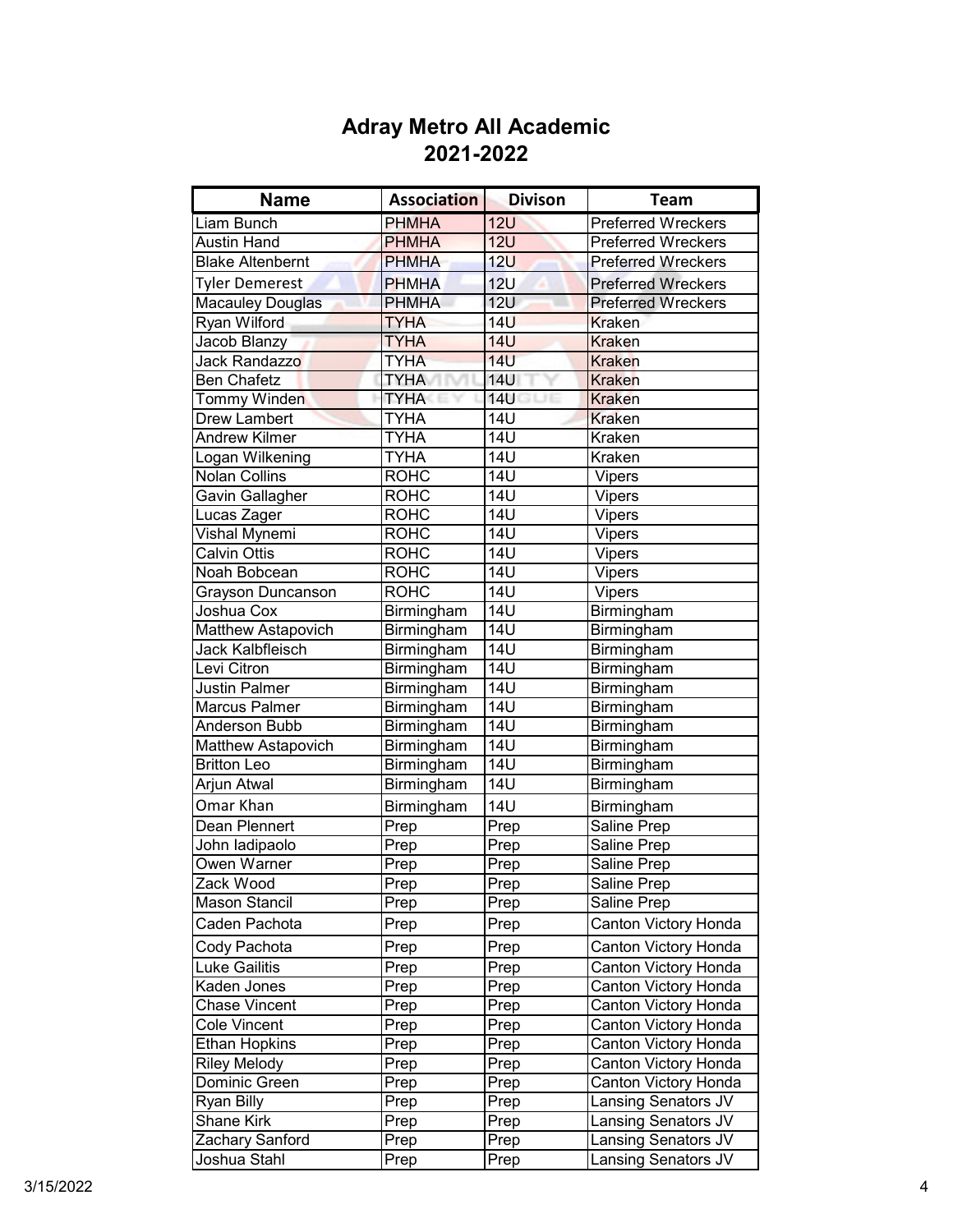| <b>Name</b>            | <b>Association</b> | <b>Divison</b> | <b>Team</b>               |
|------------------------|--------------------|----------------|---------------------------|
| <b>Ezekiel Keyser</b>  | Prep               | Prep           | Lansing Senators JV       |
| Camden Kibzey          | Prep               | Prep           | Lansing Senators JV       |
| Rocco Walburn          | Prep               | Prep           | <b>Trenton JV Prep</b>    |
| <b>Brayden Woodley</b> | Prep               | Prep           | <b>Trenton JV Prep</b>    |
| <b>Thomas Zokoe</b>    | Prep               | Prep           | <b>Trenton JV Prep</b>    |
| <b>Tyler Kemp</b>      | Prep               | Prep           | <b>Trenton JV Prep</b>    |
| <b>Ethan Hyde</b>      | Prep               | Prep           | <b>Trenton JV Prep</b>    |
| Ethan Gilbert          | Prep               | Prep           | Trenton JV Prep           |
| <b>Brad Cook</b>       | Prep               | Prep           | Trenton JV Prep           |
| Sean McKee             | Prep               | Prep           | <b>Trenton JV Prep</b>    |
| lan Kramp              | Prep               | Prep           | <b>Trenton JV Prep</b>    |
| David Walsh            | Prep               | Prep           | <b>Saginaw Hurricanes</b> |
| <b>William Cheney</b>  | Prep               | Prep           | Saginaw Hurricanes        |
| <b>Nick Dehlin</b>     | Prep               | Prep           | Saginaw Hurricanes        |
| <b>Anthony Bloedel</b> | Prep               | Prep           | Saginaw Hurricanes        |
| Jackson Baroky         | Prep               | Prep           | LOJV                      |
| Jacob Basigkow         | Prep               | Prep           | LOJV                      |
| <b>Lucas Doherty</b>   | Prep               | Prep           | LOJV                      |
| Graeme Downs           | Prep               | Prep           | LOJV                      |
| <b>Theodore Krentz</b> | Prep               | Prep           | LOJV                      |
| Avery Long             | Prep               | Prep           | LOJV                      |
| Harrison Lumberg       | Prep               | Prep           | LOJV                      |
| <b>Carson Potter</b>   | Prep               | Prep           | LOJV                      |
| Collin Sandstrom       | Prep               | Prep           | LOJV                      |
| Kristian Thurber       | Prep               | Prep           | LOJV                      |
| Daniel Wolski          | Prep               | Prep           | LOJV                      |
| Dane Summers           | Prep               | Prep           | Trenton JV Prep           |
| Caleb Kidd             | Prep               | Prep           | Trenton JV Prep           |
| <b>Mason Carroll</b>   | Prep               | Prep           | Trenton JV Prep           |
| Seth Kneiding          | Prep               | Prep           | Trenton JV Prep           |
| <b>Nathan Sparks</b>   | Prep               | Prep           | Trenton JV Prep           |
| <b>Beckett Brown</b>   | <b>CVHA</b>        | Prep           | Victory                   |
| Danny Puckett          | <b>CVHA</b>        | Prep           | Victory                   |
| Luke Buonerba          | <b>CVHA</b>        | Prep           | Victory                   |
| <b>Austin DiCarlo</b>  | <b>CVHA</b>        | Prep           | Victory                   |
| Logan McGrath          | CVHA               | Prep           | Victory                   |
| Nathan Moore           | Prep               | Prep           | Big Boy JV prep           |
| Davis Linnell          | Prep               | Prep           | Big Boy JV prep           |
| Matthew Lee            | Prep               | Prep           | Big Boy JV prep           |
| <b>Emmitt Cho</b>      | Prep               | Prep           | Big Boy JV prep           |
| Owen Sowles            | Prep               | Prep           | Big Boy JV prep           |
| <b>Ben Stella</b>      | Prep               | Prep           | Big Boy JV prep           |
| Colin Wright           | Prep               | Prep           | Big Boy JV prep           |
| Ethan Swierczynski     | Prep               | Prep           | Big Boy JV prep           |
| Erick Nordaune         | Prep               | Prep           | Big Boy JV prep           |
| Jason Garner           | Prep               | Prep           | Big Boy JV prep           |
| Brayden Shanahan       | Prep               | Prep           | Big Boy JV prep           |
| Eric Shackleton        | Prep               | Prep           | Big Boy JV prep           |
| Hunter Mcmaster        | Prep               | Prep           | Big Boy JV prep           |